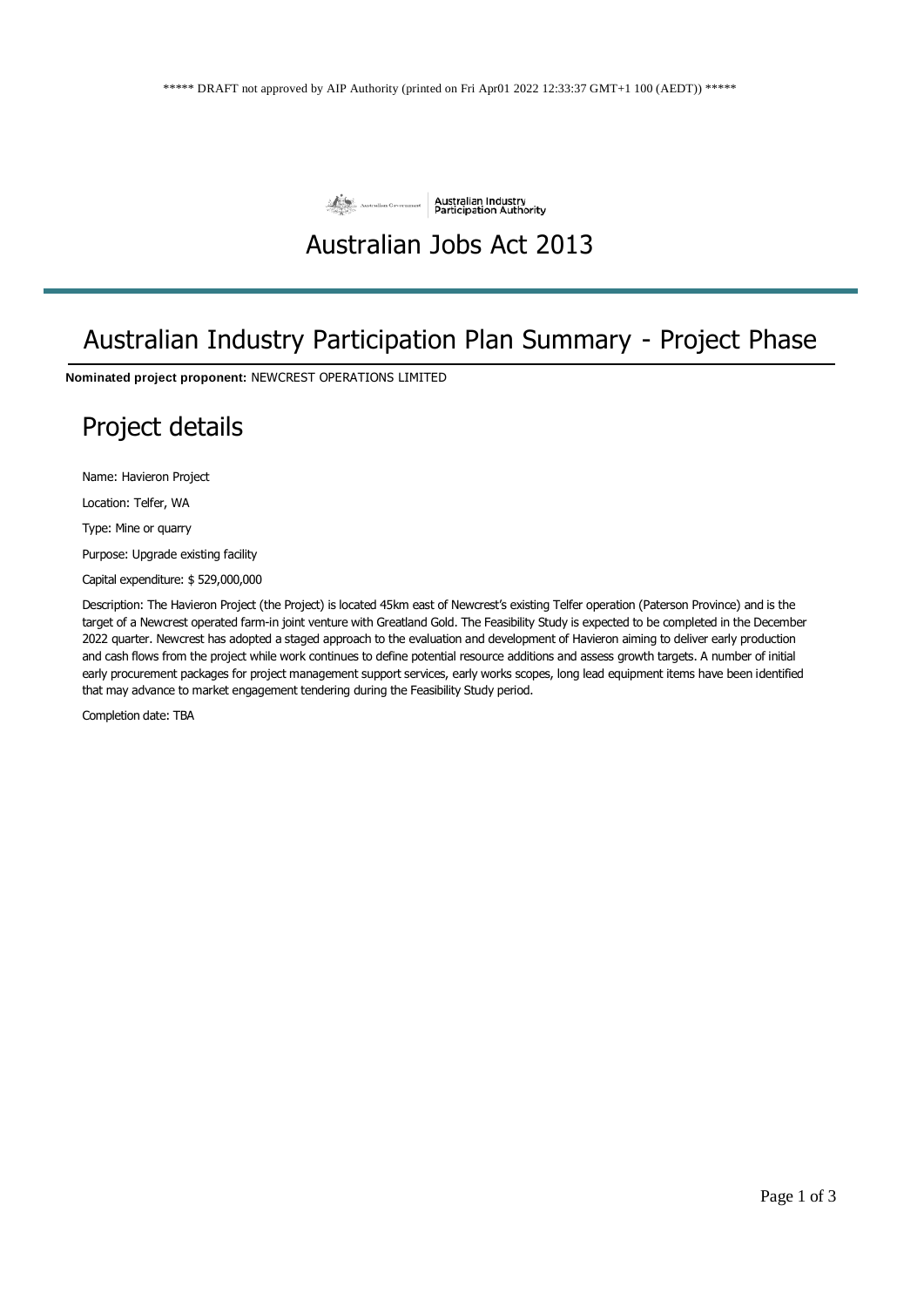# Key goods and services

Indicative list of key goods and services to be acquired for the project:

| Key goods and services                                           | <b>Opportunities for</b><br>Australian entities * | <b>Opportunities for</b>   | <b>Explanation for no opportunities</b><br>for Australian entities |
|------------------------------------------------------------------|---------------------------------------------------|----------------------------|--------------------------------------------------------------------|
|                                                                  |                                                   | non-Australian<br>entities |                                                                    |
| Earthworks and Road - Design<br>and Construct Works              | Yes                                               | No                         |                                                                    |
| Surface HV power and Substations -<br>Design and Construct Works | Yes                                               | No                         |                                                                    |
| Process Agitator Supply                                          | Yes                                               | No                         |                                                                    |
| Process Thickener Supply                                         | Yes                                               | No                         |                                                                    |
| Oxygen Plant - Design and<br><b>Construct Works</b>              | Yes                                               | No                         |                                                                    |
| Underground Primary Ventilation<br>and Cooling - EPC Works       |                                                   | Yes<br>N                   |                                                                    |
| Paste Plant Infrastructure - EPC Works                           | Yes                                               | No                         |                                                                    |
| Mine Specification Workshops and Fit Out<br>Works                | Yes                                               | No                         |                                                                    |
| Mine Site Buildings Works                                        | Yes                                               | No                         |                                                                    |
| Borefields Pumping and Piping Works                              | Yes                                               | No                         |                                                                    |
| Potable Water and Sewerage Treatment<br>Works                    | Yes                                               | No                         |                                                                    |
| Bulk Fuel Storage Works and Fuel<br>Management System            | <b>Yes</b>                                        | <b>No</b>                  |                                                                    |
| Processing Flotation Cells Supply                                | Yes                                               | No                         |                                                                    |
| Process Plant SMPEI - EPC Works                                  | Yes                                               | No                         |                                                                    |
| <b>Project Management Services</b>                               | Yes                                               | No                         |                                                                    |

An Australian entity is an entity with an ABN or ACN Project standards:

#### Australian

\*

Newcrest primarily adapts Australian Standards, including some bespoke Newcrest (site) Standards that may identify some requirements above the base Australian Standards.